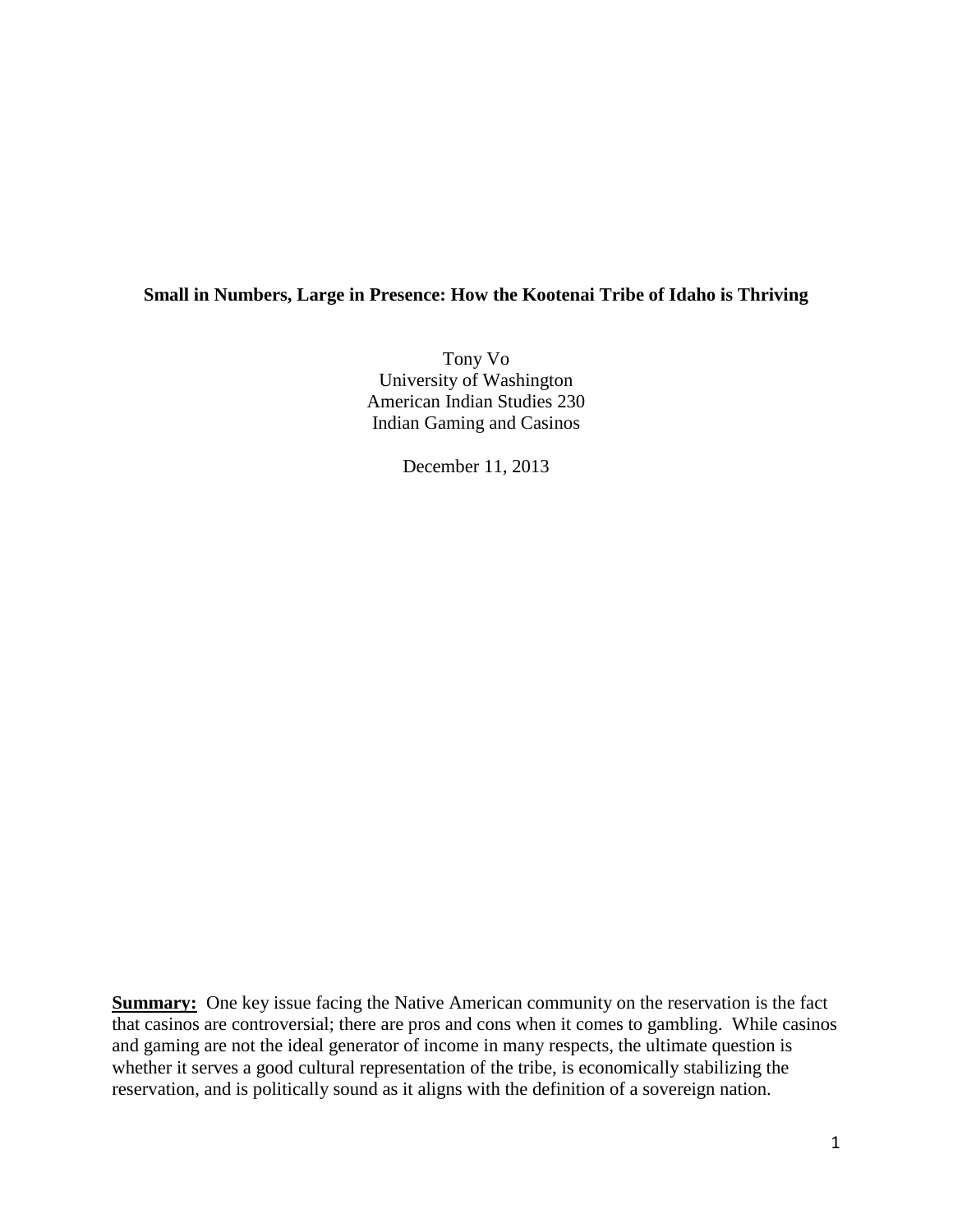## **Background**

The Kootenai Tribe of Idaho in 1974 declared war on the United States of America with 67 remaining Kootenai members.<sup>i</sup> War, diseases, and displacement were attempts to make this community weak, despite being small in numbers, this war brought national attention regarding tribal conditions and resulted in positive changes to the tribe's way of living, including their cultural, economic, and sovereign preservation. The Kootenai Tribe of Idaho today continues to experiment with various methods including the establishment of a casino, the Best Western Kootenai River Inn Casino and Spa as a means to express their culture to the larger community. However, as a non-tribally managed casino ran by a big corporation like Best Western, the emphasis on culture is questionable and furthermore, the political sovereignty of the nation is compromised.

The Best Western Kootenai River Inn Casino and Spa is a non-tribally managed casino by Best Western, it is still fully owned though by the Kootenai Tribe of Idaho. Using a content analysis of tribal and casino websites and social media, this study focuses on **cultural**  similarities and contrasts between tribe culture and tribe culture that the casino portrays to those outside reservation life of the Kootenai Tribe. Furthermore, this study will describe how as a **sovereign** nation, tribes manage their own tribal government, education services, police forces, economic development projects, and cultural and social functions. Using another content analysis of secondary reports of casino impacts on the community, this will also focus on the **economic** revitalization and contributions of the casino to the state of Idaho. Lastly, within the shield of the Kootenai Tribe is a ribbon that is wrapped around a state map of Idaho to show the ongoing relationship between the tribe and the state. However, the establishment of a casino for the purpose of gambling has strict guidelines including state and federal rules, which even a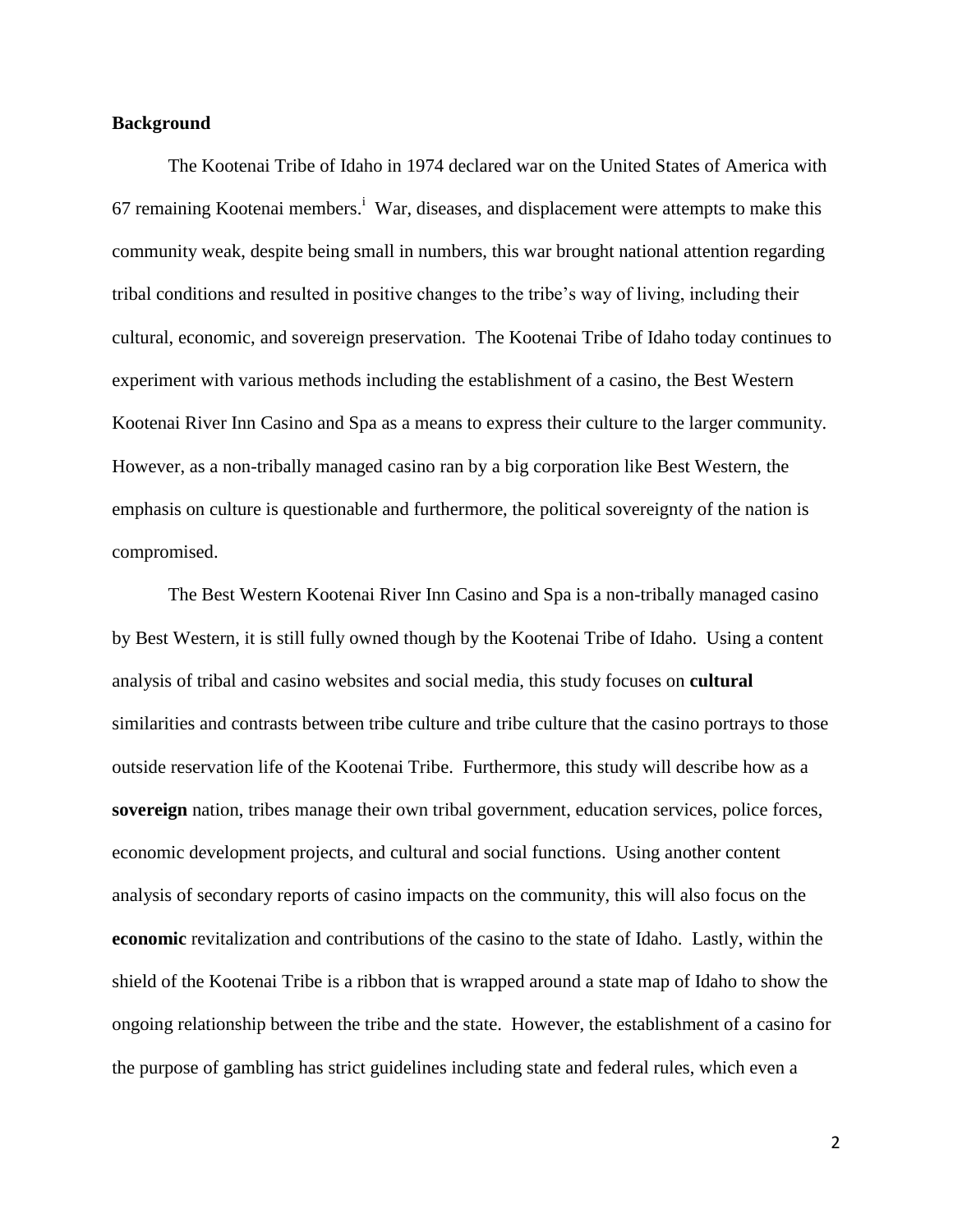sovereign nation, must abide, because of this, the relationship between casino, tribe, state, and federal laws is complex and varied when determining culture, politics, and economics. Ultimately, these three categories while treated separately interweave one another and I will share these findings.

## **Findings:**

# **Cultural Aspects**

While many tribes own and manage their own casino, the Kootenai Tribe of Idaho is small in numbers and thus relies on corporate assistance to maintain their casino. Despite corporate management, the Kootenai Tribe of Idaho infuses their culture within this enterprise. Most notably, is the recognition that the Best Western Kootenai River Inn Casino and Spa is owned by the Kootenai Tribe of Idaho. In all the logos for the casino, both on the casino website and tribe's website, Best Western is not mentioned at all in the images. In the newsletters that are sent out to members, Best Western is also not mentioned, thus while a mainstream corporation manages the casino, it appears that the Kootenai Tribe makes sure to let audiences know that the tribe is the one that drives the casino. Furthermore, the tribe's shield stands as the casino's logo, not Best Western's, which makes an even more powerful statement of who is in charge behind the operation [Figure 1].





Figure 1: Logo of Best Western Kootenai River<br>
Figure 2: Logo of the casino in a newsletter sent out. **Inn Casino and Spa**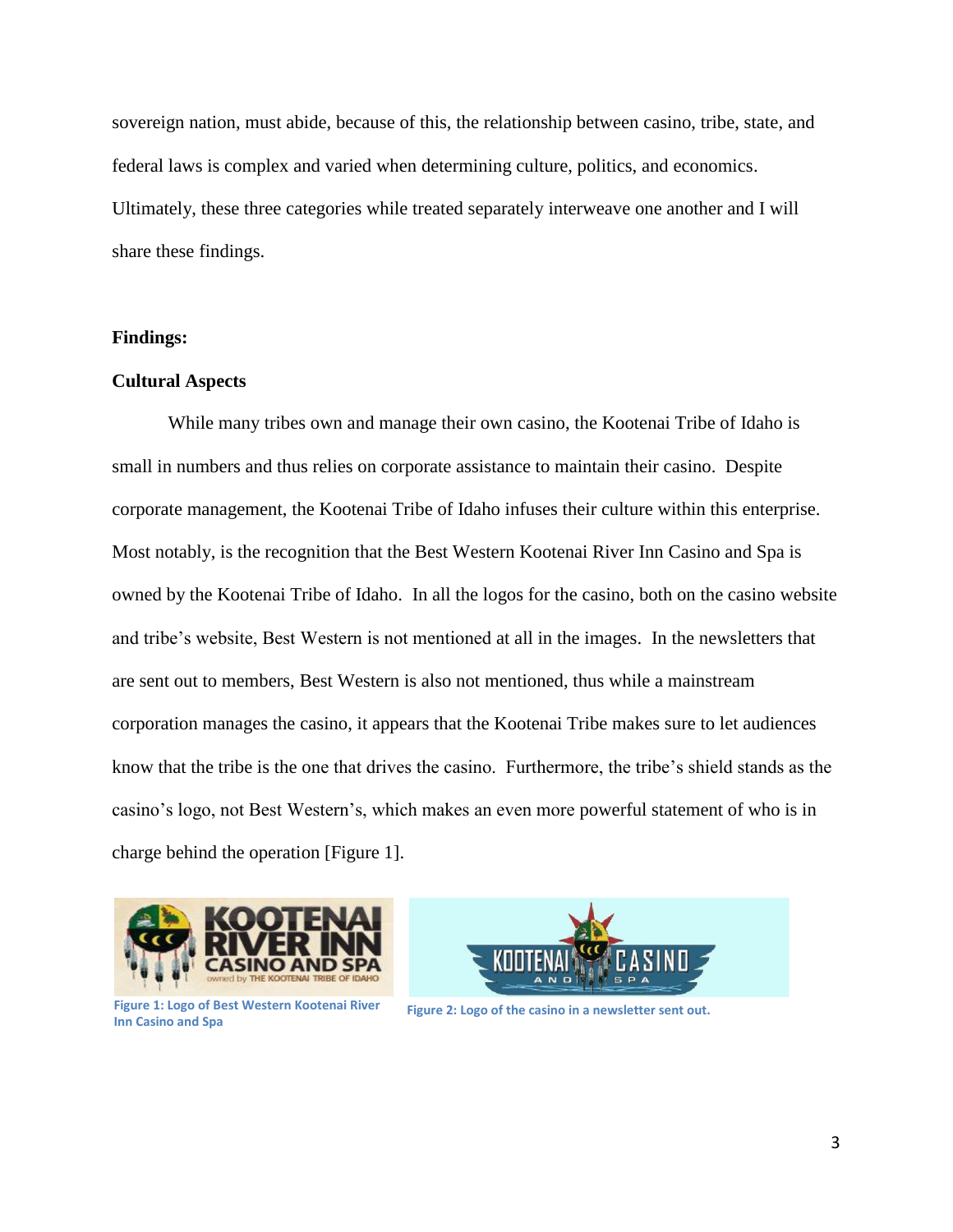Similarly, when looking at social media such as Facebook and Twitter, only the casino had social media presence. Despite the tribe not having a social media presence and only the casino, of the two Facebook pages created, the Kootenai Casino was more active and had more likes than the Best Western plus Kootenai River Inn Casino & Spa. Thus, while management does not belong to the Kootenai Tribe, ensuring tribal ownership and the tribe's shield as a logo for the casino makes it apparent that some form of culture is preserved [Figure  $3 \& 4$ ].





**Figure 3: Kootenai Casino Facebook Page Figure 4: Kootenai Casino Facebook Page with Best Western logo & name.**

Despite the powerful claim, the Kootenai Tribe of Idaho expresses about ownership of the casino, few traditional practices or cultural performances are mentioned on the casino's website. According to the 2011 Annual Report of the Confederated Salish & Kootenai Tribes, a Kootenai Culture Committee serves to preserve language, culture, and repatriation matters, their motto is "Preserve, Protect, Perpetuate and Enhance the Language and Culture of the Kootenai People".<sup>ii</sup> This committee thus serves to maintain Kootenai culture within members of their tribe, which is why there is a huge emphasis on oral history, cultural camps, and tribal education day within the tribe itself. However, the casino has few of these important traditions of the Kootenai Tribe mentioned and only when you investigate about the tribe itself is it known. Thus, it can be assumed then that sacred traditions and culture are extremely valued and therefore is preserved within the tribal group.

Yet, when looking closely, there are traces of Kootenai artifacts scattered throughout the casino, though not as obvious, designs and decorations showcases Kootenai culture throughout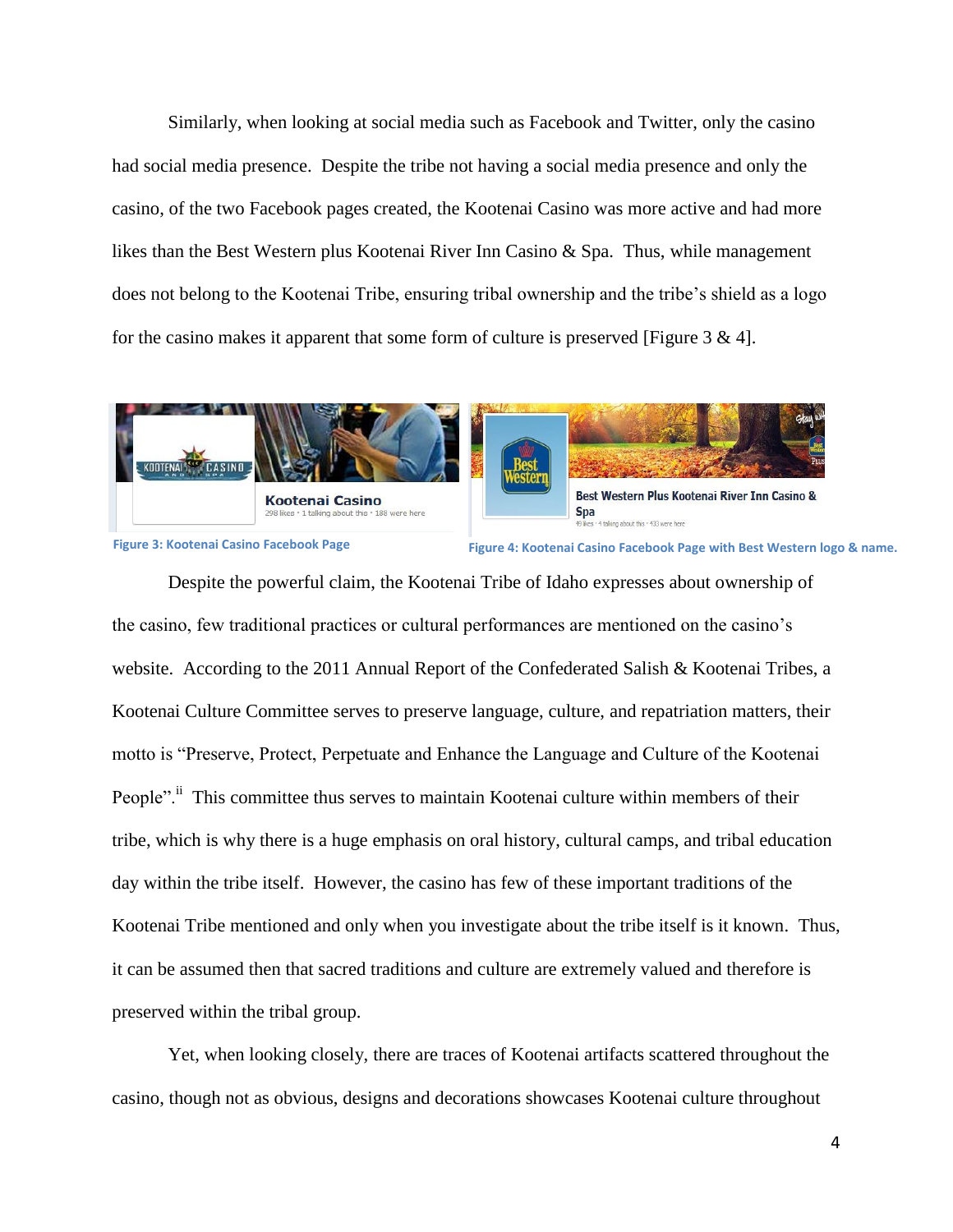the casino in a passive manner. For instance, in all the rooms there are Native American paintings, whether it is Kootenai Tribe paintings though is questionable. There is also a family suite called the Three Moon Suite, named after a chief of the Kootenai leader.<sup>iii</sup> Thus, passive forms of cultural representation are apparent, but not described to visitors in details.

Nevertheless, a center exists that displays the traditional cultures of the Kootenai Tribe, "The People's Center".<sup>iv</sup> This is located in Montana though because it is part of the Confederated Salish & Kootenai Tribes of the Flathead Reservation. Here, the center provides education on aspects of traditional life through museum tours, cultural exchanges, elder appreciation lunches, and even arts and crafts like the "beading circle". $\mathbf{v}$ 

Overall, tribal gaming while having significant economic impacts is also a symbol of pride for the tribe as seen in the marketing of the casino. The Kootenai Tribe of Idaho preserves their culture within their tribe to maintain sacred traditions. The tribe ensures that they are the owners of the casino and makes their presence known within the tribe and on social media. However, their culture within the casino and on social media lacks, with few traces to indicate that there is cultural pride. To those outside the tribe, those interested might inquire more about the cultural artifacts at the casino, but instead of decorating the entire casino and displaying Native American artifacts everywhere without meaning attached to it, the Kootenai Tribe of Idaho maintains a sense of pride and integrity instead of using token gestures of a "cultured casino."

# **Economics of the Kootenai Tribe of Idaho**

Economically, many stereotypes of American Indians exist. There is the idea that all Indians are rich, that they are rich because casinos generate large revenues and that Indians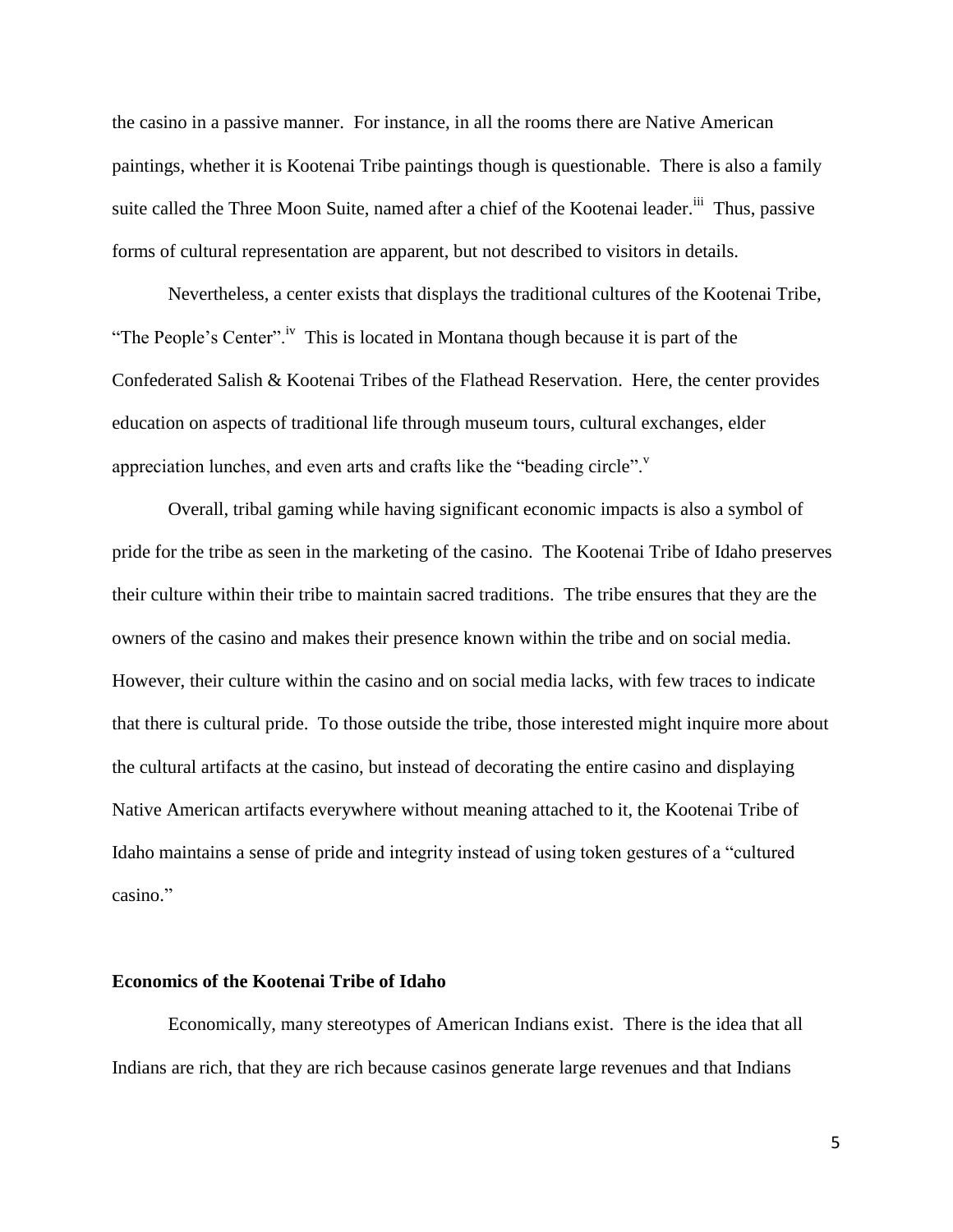receive a large portion of this. In fact, the Confederated Salish & Kootenai Tribes receive only \$1,200 and minors get \$600 per capita per year, this is barely enough to survive and is a fraction of living costs.<sup>vi</sup> Native Americans also historically and even today are among the poorest people with 60 percent or lower in poverty. Furthermore, while there is evidence that shows casinos have generated employment by 26 percent and tribal population in turn has increased by another 12 percent or that health disparities have declined, it comes with a cost. Four years after a casino opens violence, auto thefts, and bankruptcy rates increases by 10 percent in every area with a casino.<sup>vii</sup>

## *Tribal use of revenues:*

Due to the fact that the Kootenai Casino is owned by a tribe, it is obligated to improve life for tribal members, a fraction of the profits goes back into the community. One major contribution that casinos allocate their profits to is for local education.<sup>viii</sup> Because of Proposition 1 passed in Idaho, the casino must dedicate 5% of net Indian gaming revenues to local education programs and school districts on or near reservations. This accounts to an average of \$2 million per year, which is equivalent to the 27% of the annual funding by the Idaho State Lottery.<sup>ix</sup> Casinos have also helped financially drive the tribal government to maintain stability and to continue to do work that serves the community. Thus, through continued tribal government funding this extends to cultural preservation, the development of wellness centers, job training, higher education scholarships, schools, and many others.

 Of most importance though, is that casinos provide job stability. In turn, job stability parallels with decreased poverty. The Best Western Kootenai River Inn and Casino ranks first in total employment in their county and ranks third in direct employment as defined by the actual number of Native Americans at the facility. Of the 550 jobs that Native Americans have in

6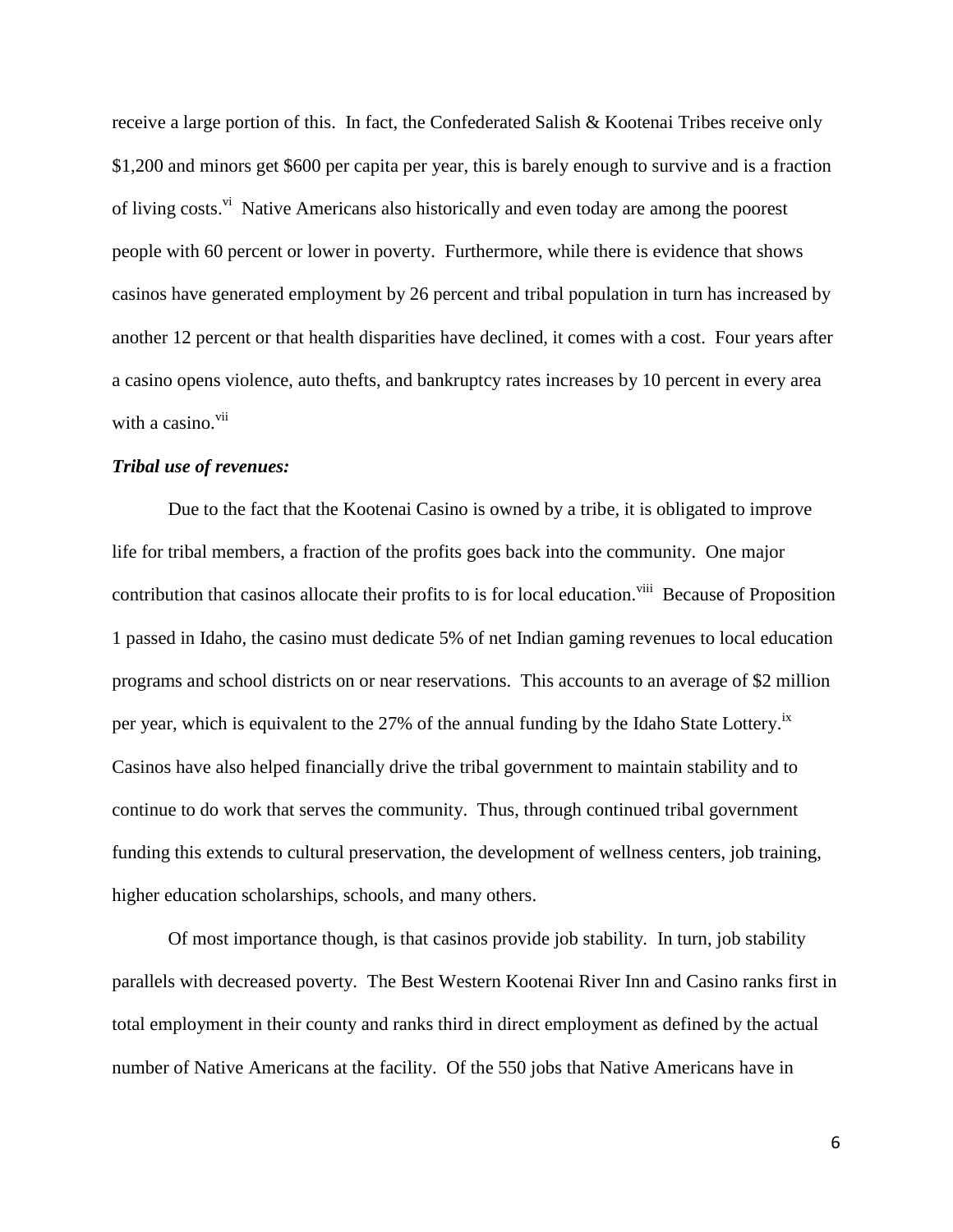Idaho, 300 are obtained in the gaming industry with only 250 in non-gaming fields. Historically, unemployment rates have reached 70% and due to gaming operations have significantly been reduced, in turn, this reduces the dependence on tax-supported welfare and public assistance programs. Eventually, this becomes a catalyst to improving the overall quality of life of tribe members. $x$ 

 Furthermore, revenues can indirectly affect tribal members through the revitalization of natural habitats surrounding the tribe. By gaining more profit, the distribution of money can further be spread to other causes such as building sustainable communities. The tribes in Idaho have lead a revitalization campaign in low-income, rural regions of the state where they are the most needed. This initiative began with Governor Kempthorne's statewide campaign to revitalize rural Idaho.<sup>xi</sup> Some things that have gone into effect includes the Kootenai River Habitat Restoration Program, due to the fact that the Kootenai Indians believe it is their purpose as guardians of the land to maintain it alongside the local community surrounding it. $^{xii}$ 

To generate even more profit, many casinos have begun to diversify their assets. With the Best Western Kootenai Casino, it is not merely just a casino, but it is now also an inn, a restaurant, and is continuing to expand still.<sup>xiii</sup> Other Idaho casinos are motels, retail trade establishments, have golf courses, and many other activities that transform the Indian gaming facilities into a tourist resort.

### *Non-tribal factors*

While a large portion of the revenues generated from the Best Western Kootenai River Inn Casino and Spa goes toward the tribe, its impacts goes well beyond that. In Idaho itself, five

7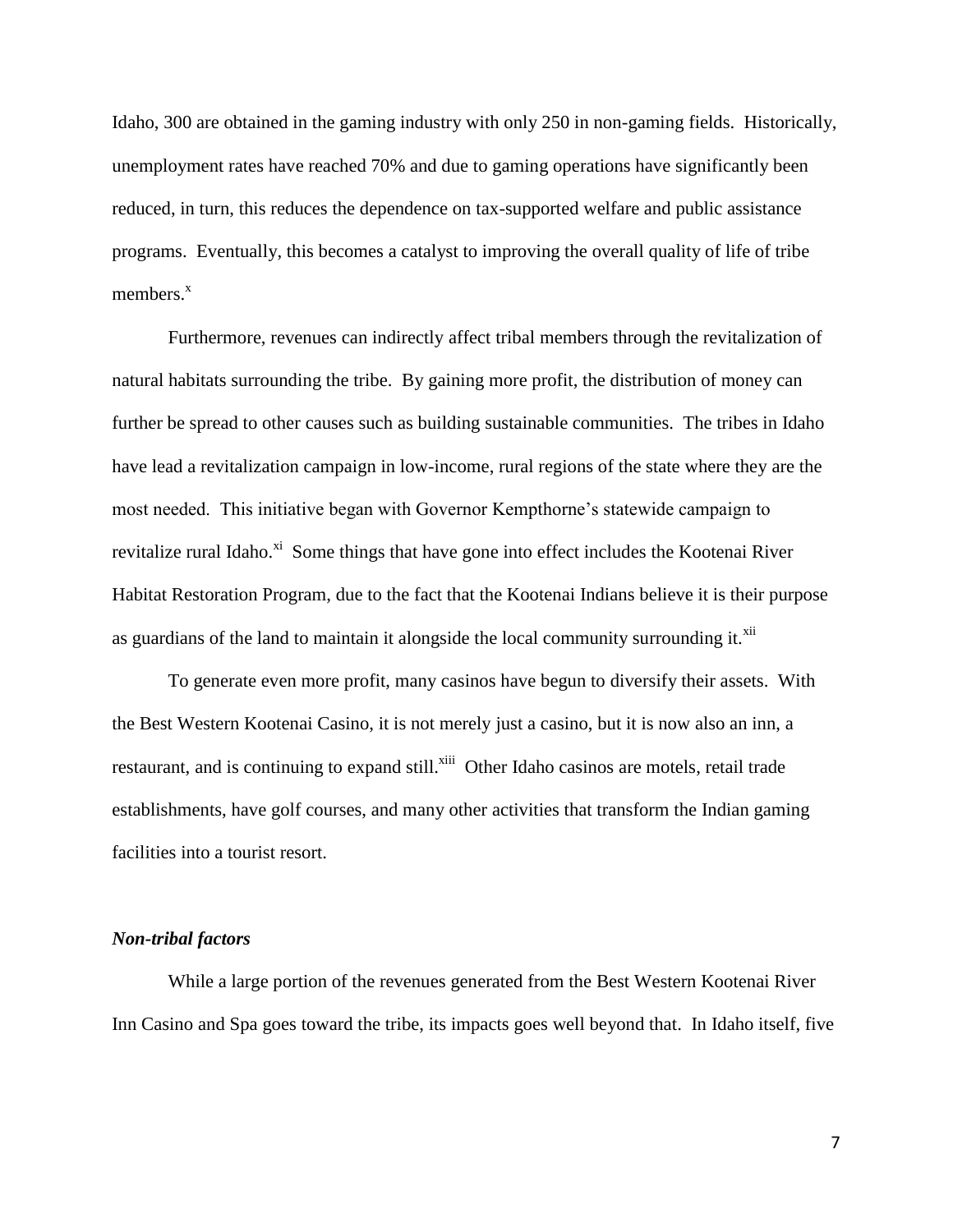Indian gaming facilities provide 4,455 jobs, reducing unemployment and welfare payments, this in turn has large effects in reducing poverty and government dependency.

Furthermore, casino gaming revenues have led to the development of community infrastructure such as building industrial parks.

Nevertheless, there are negative impacts as to what a casino can do. While profits at the surface level appear to benefit the community, influence on players and their disposable incomes can have detrimental effects. Gambling addiction, alcoholism, violent crimes in general and bankruptcy is within greater reach when casinos are nearby. While the argument can be that this is an individual problem, from a public health standpoint casinos create greater access to these negative outcomes and thus have an obligation to prevent adverse consequences to occur. However, casinos do very little to provide services to remedy these situations. What they do is minimal to follow state mandates, oftentimes capping the amount of withdrawals one can withdraw from an ATM or provide signage and brochures of gambling addiction, these passive methods while mandated are not effective, but are instead, simply placed there to follow the laws. Therefore, we now turn to understand the politics behind these laws and how a sovereign nation works in the context of gaming with state compact regulations.

#### **Politics of Gaming**

As a small tribe trying to preserve their culture, the Kootenai Tribe of Idaho faces the issue of preservation or assimilation. Business and culture however intersects when we talk about casinos and gambling, ultimately though business drives profits that gets invested in cultural preservation. It is because of this, that the tribe faces challenges between the values they believe in and what they need to do to survive.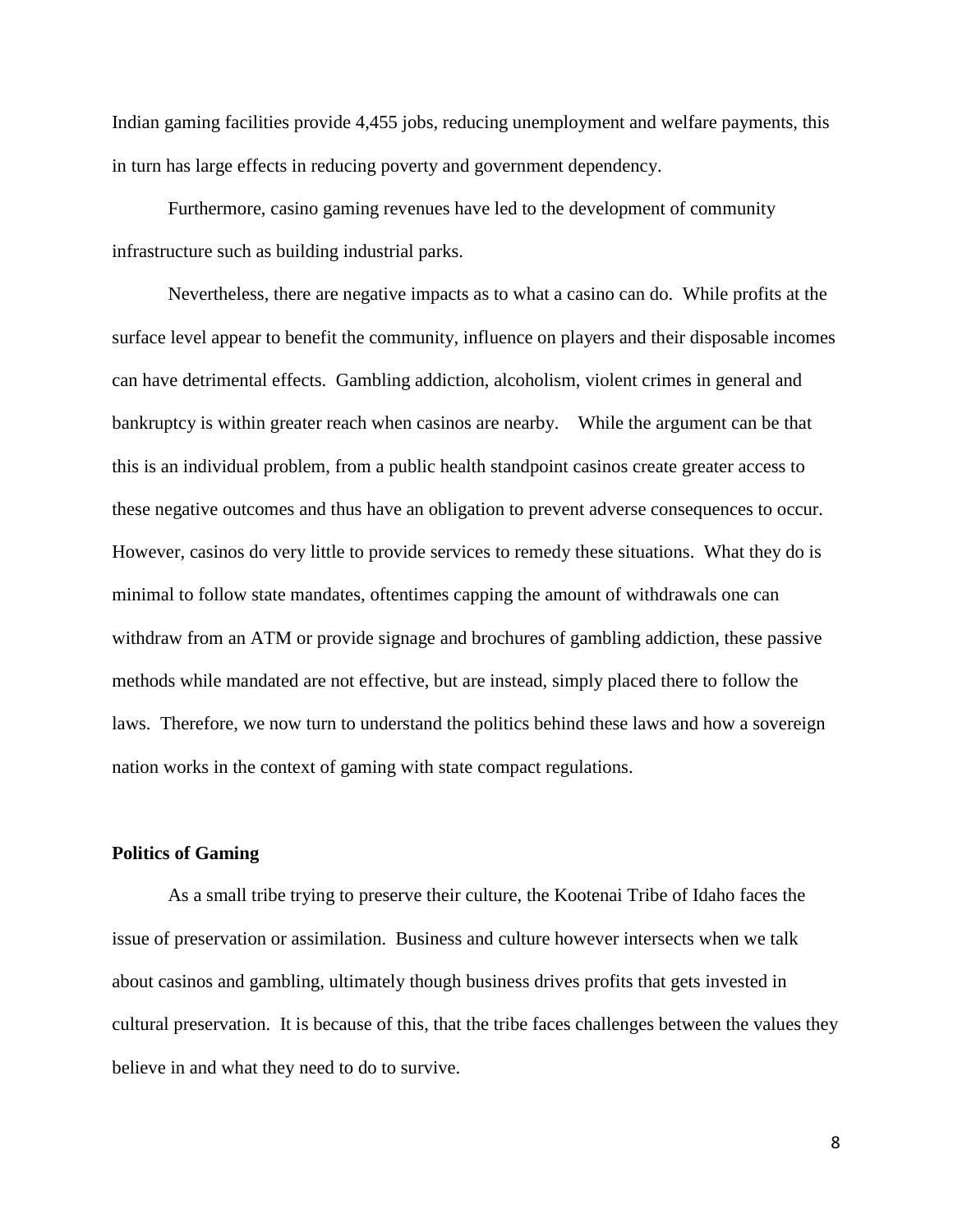For the Kootenai Tribe of Idaho, "Self-government is not an Indian idea. It originates in the minds of non-Indians who have reduced the traditional ways to dust, or believe they have, and now wish to give, as a gift, a limited measure of local control and responsibility…It is important that we trace the genesis and development of this idea and discover how it manifests itself in our lives today" [p 15 Deloria, Lyte]. $\frac{div}{dx}$  Thus, when the Cabazon Band of Mission Indians won their Supreme Court case, it upheld that Tribes stay autonomous.<sup>xv</sup> However, with the regulation of Indian gaming, sovereignty was forced to be compromised again at the expense of profit through state compacts. Therefore, while sovereignty should be an automatic right to Indian nations, the American government still infringes upon it.

For the Kootenai Tribe of Idaho, cultural preservation is of utmost importance. Because of their sovereign status, the tribe has chosen to limit the profits [per capita] they make from the casino to those who are one-quarter Kootenai with the essential paperwork to prove so.<sup>xvi</sup> Not only that, but sovereign nations decide their own forms of government, they decide who can be a Kootenai member, and those decisions are comprised of nine council members who are enrolled tribal members.<sup>xvii</sup> These rules though are on a case-by-case basis dependent on the tribe and its relationship with the state.

When we then talk about state intervention and federal intervention these two are different in regards to the Kootenai Tribe of Idaho. It becomes more complicated because the Kootenai Tribe does not solely own their own casino, but works through a third party provider, the Best Western who takes a large share of their profits. For the tribe, the Kootenai Tribe is similar to that of the State of Michigan, where changes in sovereign immunity and state authority for gaming activity are under the IGRA. For federal intervention, less is at stake for the Kootenai Tribe because it is settled at the state level, but previous federal intervention has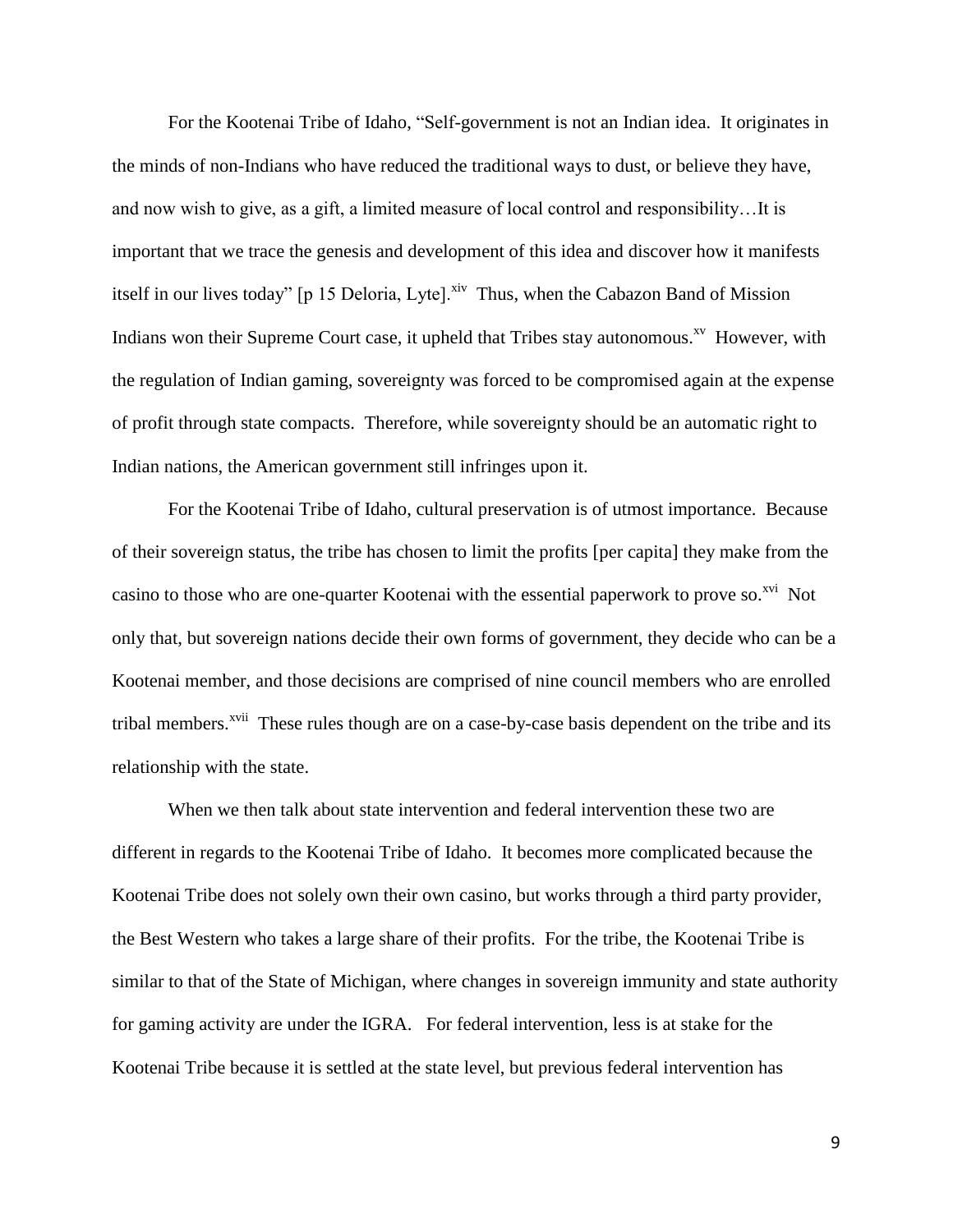occurred in the 1970s when the tribe needed recognition to get itself off from impoverished conditions.

Sovereignty itself is another issue when we talk about the politics that tribes face. Sovereignty does not simply mean forming a government and selecting membership, but also how to administer and enforce laws, to tax, and to regulate domestic relations of its members. In these definitions, the Kootenai Tribe of Idaho manages to do it through their council, this council is comprised of different regions. Regarding sovereignty, the revenue generated from the casino however, has a lot of strict rules, autonomy of a nation does not grant them full autonomy of a casino, especially when the Kootenai owns one in which mainstream society also is able to enjoy. Under tribal gaming laws, net revenues from tribal gaming must be used to fund tribal government programs or operations, promote tribal economic development, provide general welfare of the tribe and its members, and donate to charitable organizations, as well as helping to fund operations of local government agencies. There are also mandates in place that requires each state to send a public service message regarding responsible gaming and addiction.

In terms of licensing, each state has different licensing policies. For instance, the Washington state gambling Act gives the public an opportunity to engage in limited charitable and social gambling without fear of organized crime infiltration or the potential for fraud by professional gamblers, Idaho has a similar law.

### **Conclusion**

Overall, we can conclude that casinos have played a major role in the economic revitalization of Indian tribes. Not only that, but casinos have paved the way for tribes to invest in their culture, their government, and even to contribute to non-tribal communities. However,

10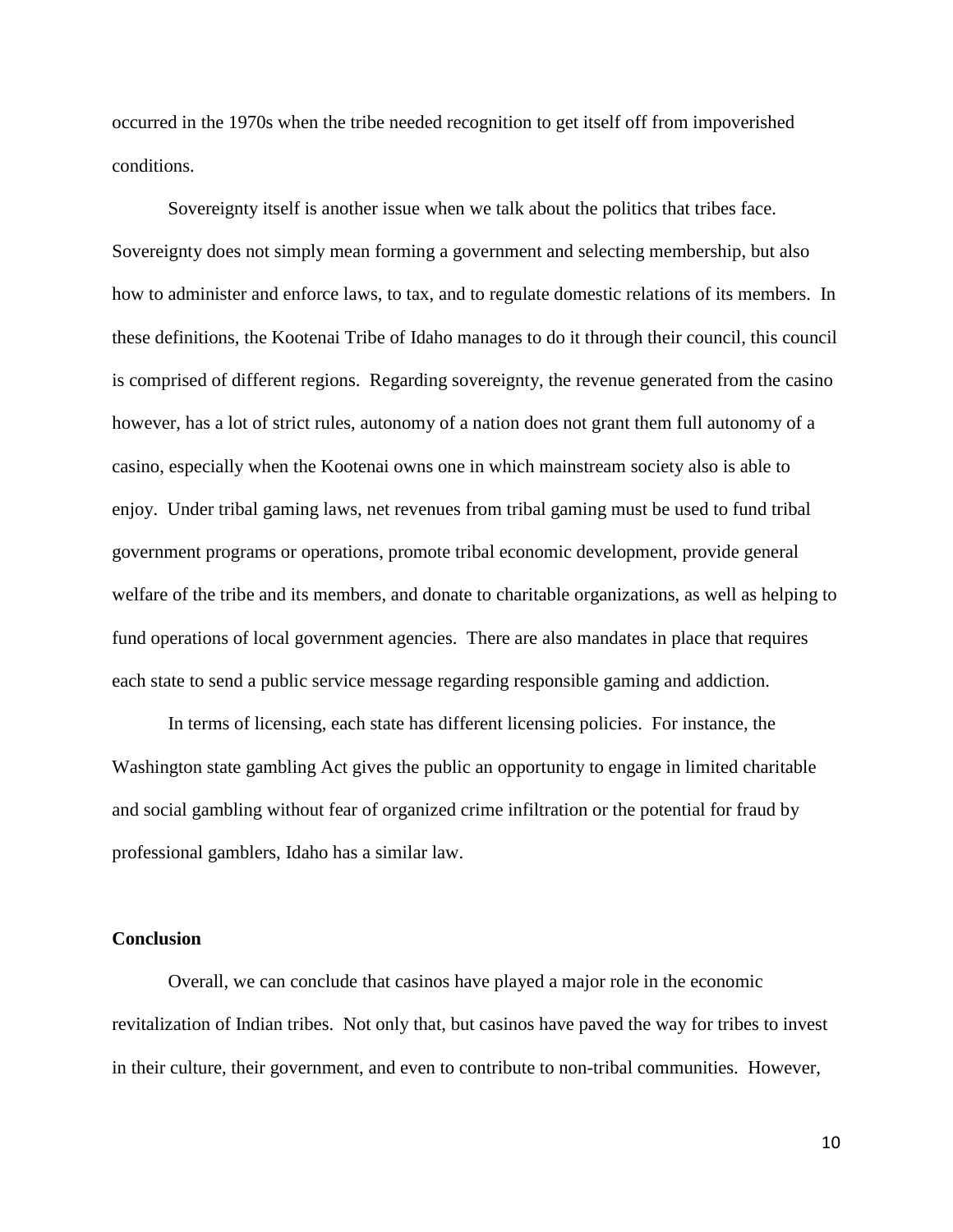the topic that needs further research and transparency is what the corporation, Best Western get out of collaborating with the Kootenai Tribe of Idaho, not knowing these answers then we do not fully know where profits lies. There is a lot to consider when it comes to casinos and tribe relationships. The nature of state and federal regulations are all things we must consider before moving forward with gambling. Despite the overall positive outcomes, the highlight for the Kootenai Tribe of Idaho is how they preserve their culture within their tribe to maintain the sacred traditions. The tribe ensures that they are the owners of the casino and makes their presence known within the tribe and on social media, that while Best Western manages it, they for sure do not own the casino, but the Kootenai people do.